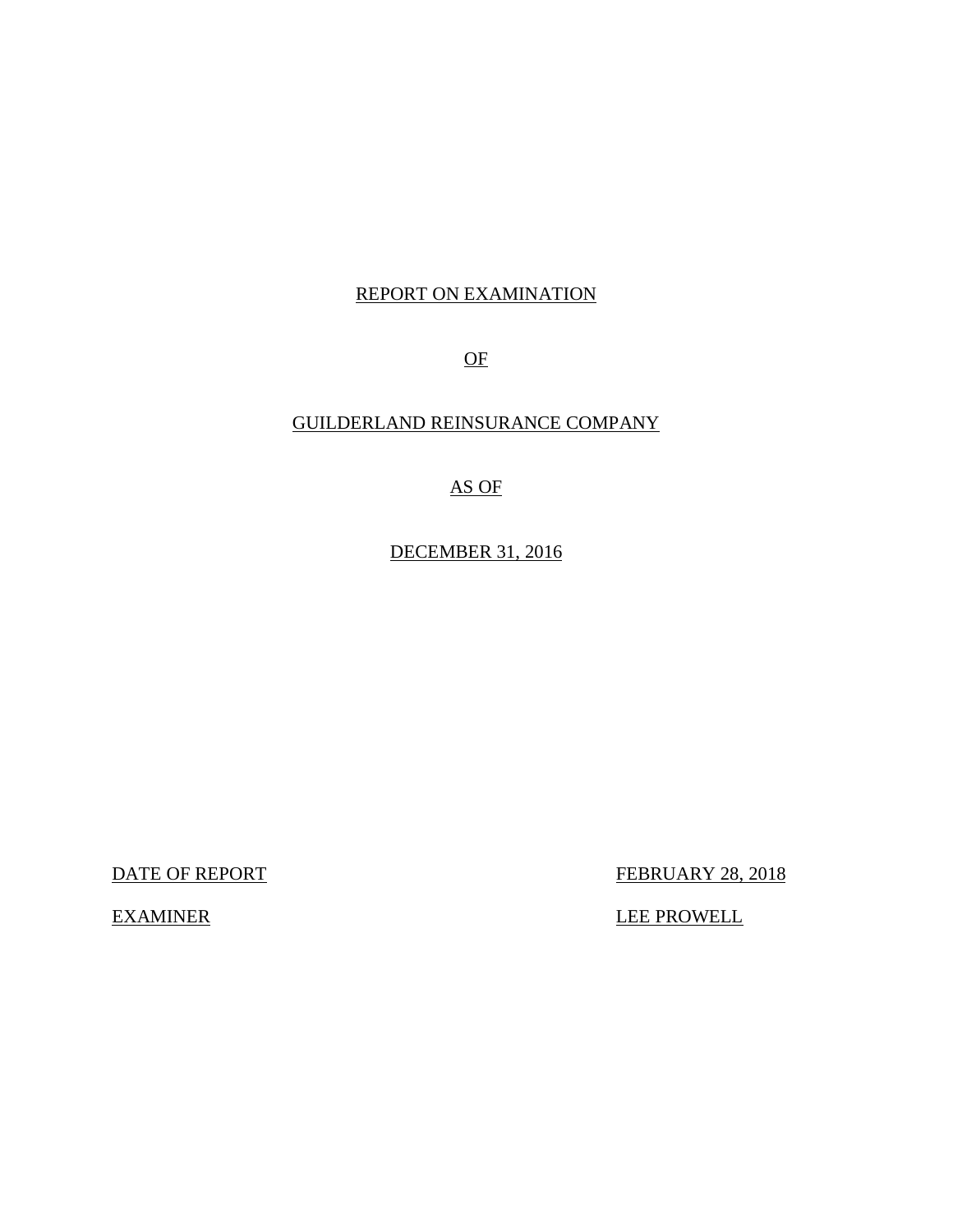# TABLE OF CONTENTS

| <b>ITEM</b> |                                             | PAGE NO.       |
|-------------|---------------------------------------------|----------------|
| 1.          | Scope of examination                        | $\overline{2}$ |
| 2.          | Description of Company                      | 3              |
|             | A. Corporate governance                     | $\mathfrak{Z}$ |
|             | B. Territory and plan of operation          | 5              |
|             | C. Reinsurance ceded                        | 5              |
|             | D. Holding company system                   | 6              |
|             | E. Significant operating ratios             | 8              |
|             | F. Accounts and records                     | 9              |
| 3.          | <b>Financial statements</b>                 | 10             |
|             | A. Balance sheet                            | 10             |
|             | B. Statement of income                      | 11             |
|             | C. Capital and surplus account              | 12             |
| 4.          | Losses and loss adjustment expenses         | 13             |
| 5.          | Compliance with prior report on examination | 13             |
| 6.          | Summary of comments and recommendations     | 14             |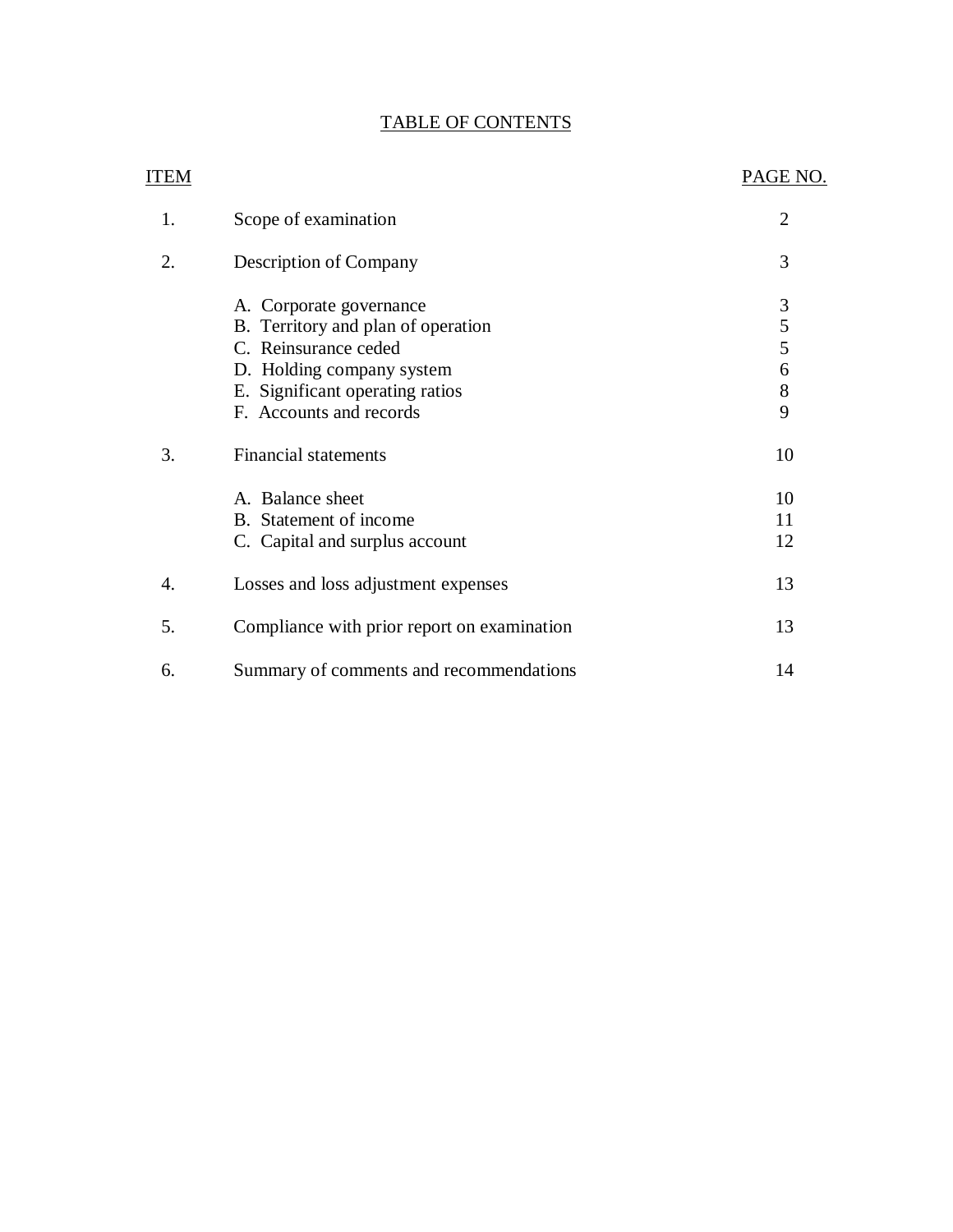

# NEW YORK STATE *DEPARTMENTof*  FINANCIAL SERVICES

Andrew M. Cuomo **Maria T. Vullo** Maria T. Vullo Governor Superintendent Superintendent Superintendent Superintendent Superintendent

February 28, 2018

Honorable Maria T. Vullo Superintendent New York State Department of Financial Services Albany, New York 12257

Madam:

Pursuant to the requirements of the New York Insurance Law, and in compliance with the instructions contained in Appointment Number 31657 dated August 14, 2017, attached hereto, I have made an examination into the condition and affairs of Guilderland Reinsurance Company as of December 31, 2016, and submit the following report thereon.

Wherever the designation "the Company" appears herein without qualification, it should be understood to indicate Guilderland Reinsurance Company.

Wherever the term "Department" appears herein without qualification, it should be understood to mean the New York State Department of Financial Services.

The examination was conducted at the Company's administrative office located at 4751 Wilshire Boulevard, Suite 111, Los Angeles, California 90010.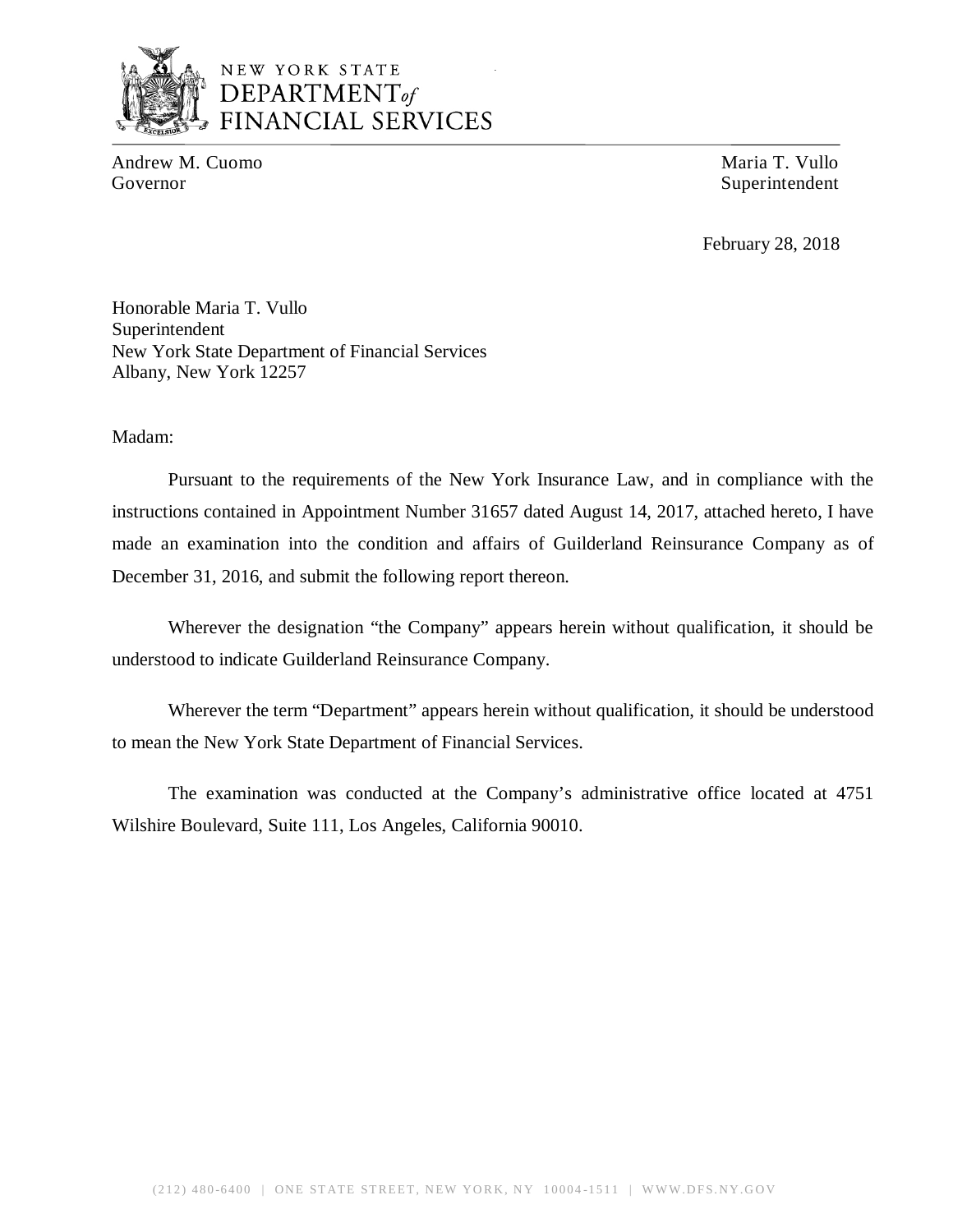## **1. SCOPE OF EXAMINATION**

The Department has performed an examination of the Company*,* a multi-state insurer. The previous examination was conducted as of December 31, 2011. This examination covered the five-year period from January 1, 2012 through December 31, 2016. Transactions occurring subsequent to this period were reviewed where deemed appropriate by the examiner.

The examination was conducted in conjunction with the state of Delaware, which was the lead state of the Knight Insurance Group. The examination was performed concurrently with the examinations of the following insurers: KnightBrook Insurance Company and Knight Specialty Insurance Company.

This examination was conducted in accordance with the National Association of Insurance Commissioners ("NAIC") Financial Condition Examiners Handbook ("Handbook"), which requires that we plan and perform the examination to evaluate the financial condition and identify current and prospective risks of the Company by obtaining information about the Company including corporate governance, identifying and assessing inherent risks within the Company and evaluating system controls and procedures used to mitigate those risks. This examination also includes assessing the principles used and significant estimates made by management, as well as evaluating the overall financial statement presentation, management's compliance with New York Laws, statutory accounting principles, and annual statement instructions.

This examination report includes, but is not limited to, the following:

Company history Management and control Territory and plan of operation Holding company description Reinsurance Loss review and analysis Financial statement presentation Significant subsequent events Summary of recommendations

A review was also made to ascertain what action was taken by the Company with regard to comments and recommendations contained in the prior report on examination.

This report on examination is confined to financial statements and comments on those matters that involve departures from laws, regulations or rules, or that are deemed to require explanation or description.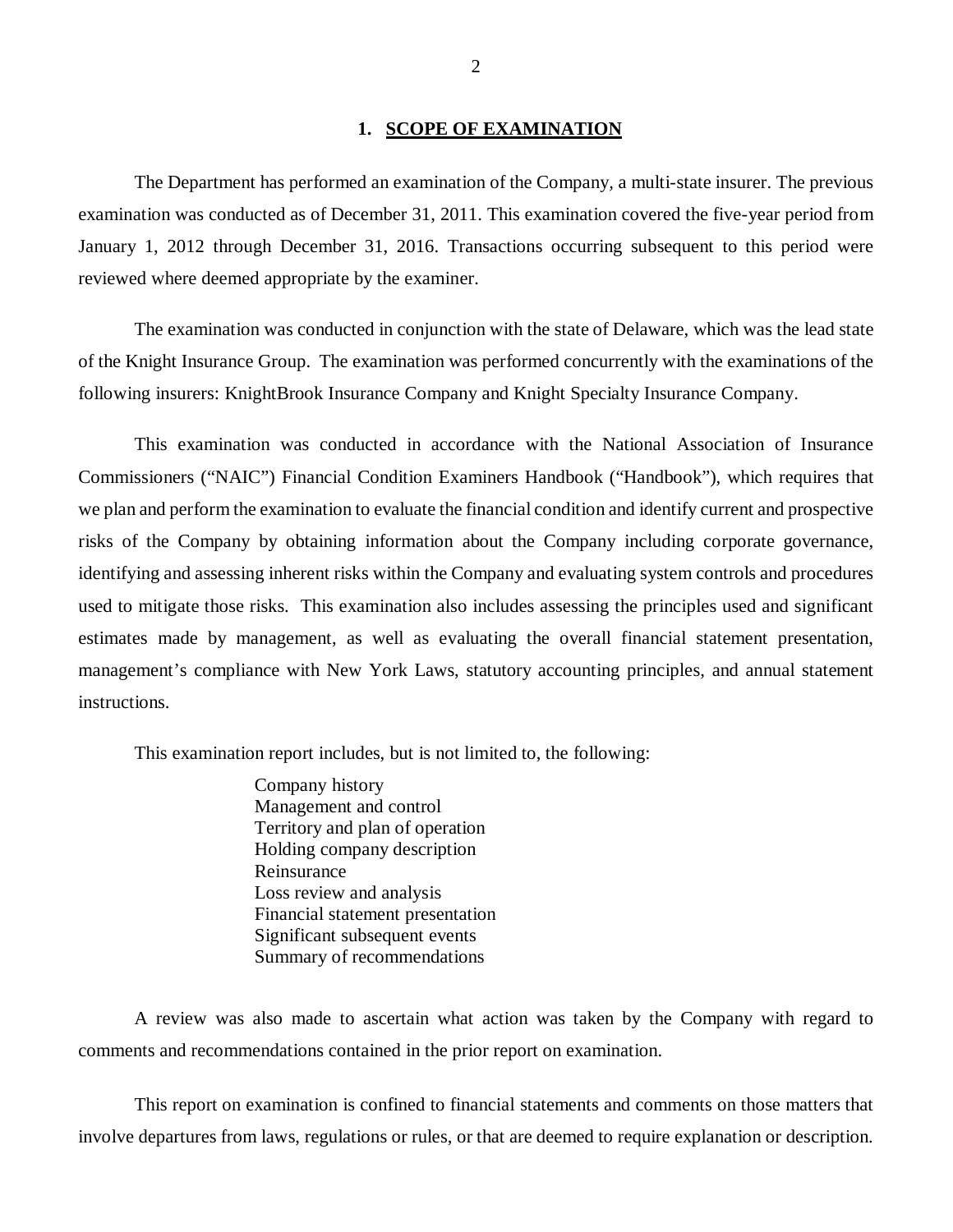## **2. DESCRIPTION OF COMPANY**

<span id="page-4-0"></span>Guilderland Reinsurance Company was originally organized in 1854 as a co-operative assessment fire insurance association under the title Guilderland Mutual Insurance Association. The association liquidated its affairs in 1939 and on January 1, 1940 was reorganized for the purpose of transacting fire reinsurance exclusively. The association then converted to a mutual fire insurance company, and the title Guilderland Mutual Reinsurance Company was adopted.

On December 18, 1990, the Company completed a plan of demutualization and was acquired by the Main Street American Financial Corporation, a wholly-owned subsidiary of National Grange Mutual Insurance Company ("NGM"). On November 4, 1999, the Company was acquired by Excess Reinsurance Company ("Excess"). In July 2008, Excess was acquired by KnightBrook, LLC., a Delaware limited liability company and its name was changed to KnightBrook Insurance Company.

The Company terminated all of its business at the end of 2004. The last of its previously written business expired in 2006.

## A. Corporate Governance

Pursuant to the Company's charter and by-laws, management of the Company is vested in a board of directors consisting of not less than seven nor more than nineteen members. The board is scheduled to meet four times during each calendar year. At December 31, 2016, the board of directors was comprised of the following six members:

| Name and Residence                   | <b>Principal Business Affiliation</b>                                    |
|--------------------------------------|--------------------------------------------------------------------------|
| Bret C. Hankey<br>Malibu, California | <b>Assistant Secretary</b><br>Knight Management Services, LLC and Knight |
|                                      | <b>Insurance Company</b>                                                 |
| Don R. Hankey                        | Chairman and Chief Executive Officer,                                    |
| Malibu, California                   | Knight Insurance Group                                                   |
| Dong (David) Mok Keum                | Chief Financial Officer & Treasurer                                      |
| Rancho Palos Verdes, California      | Knight Insurance Group                                                   |

John M. Rygh Secretary and General Counsel Seal Beach, California Knight Insurance Group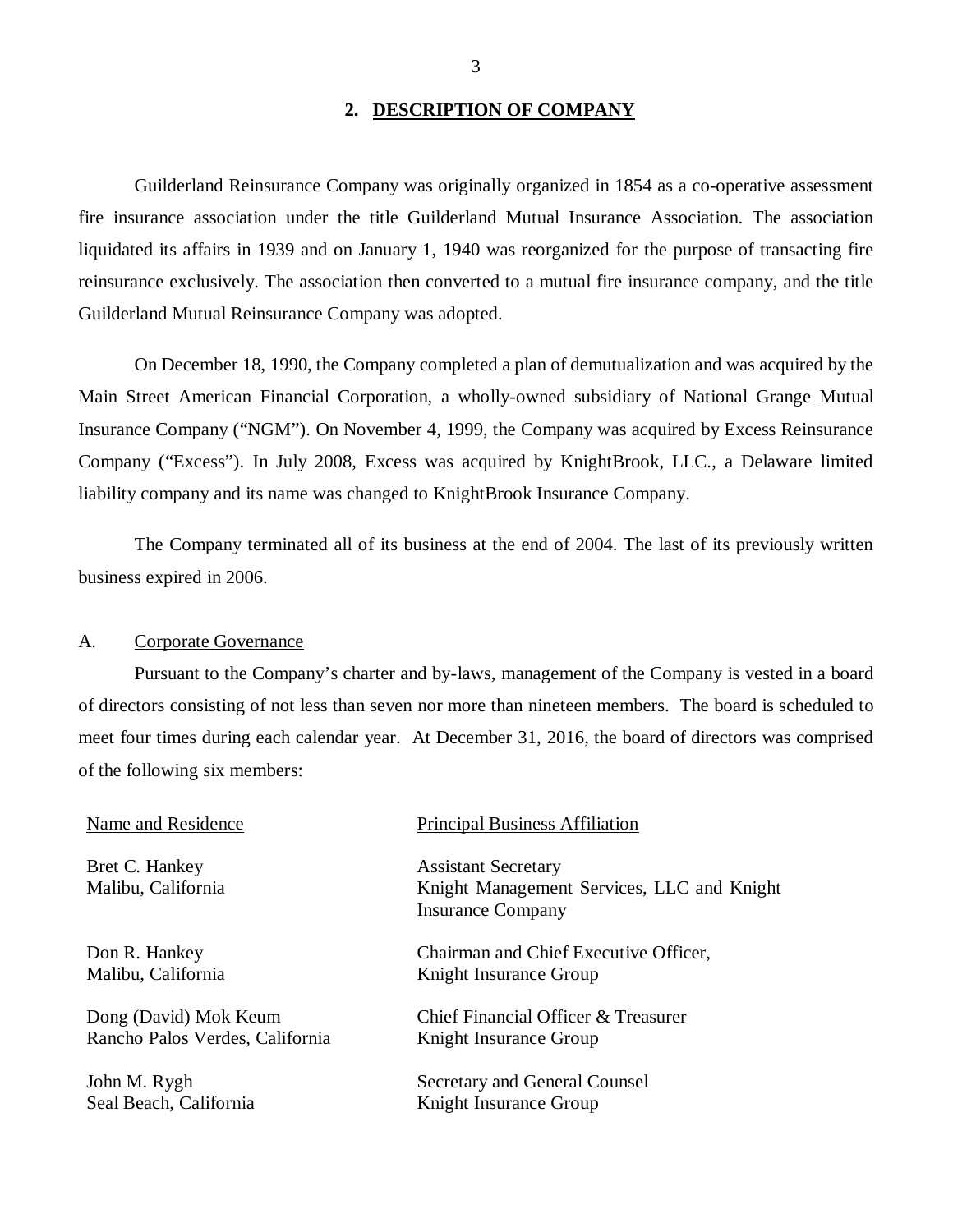Amit B. Shah Burbank, California

## Name and Residence Principal Business Affiliation

President, Knight Insurance Group Chief Operating Officer, The Hankey Group

Corey A. Tavel Old Bethpage, New York Attorney, Smith Mazure

Subsequent to the examination date, the Company added Jacqueline Leung as a director thereby increasing the number of directors to seven as required by the by-laws.

The examiner's review of the Company's charter and by-laws revealed that the Company did not comply with the following sections of its' by-laws:

- a. Article II, section 2 states that, annual meeting of the stockholders shall be held each year on the first Thursday of May, if a legal holiday then on the next Thursday thereafter not a legal holiday. The meetings were not held on the stated days.
- b. Article II, section 6 Nominating Committee There is no evidence that the Company's Nominating Committee was used as prescribed by this article.
- c. Article II, section 7 Election of Directors The Company did not elect directors pursuant to this article.
- d. Article III, section 8 Meetings Neither annual meetings nor regular meetings of the board of directors were held as prescribed by this article.
- e. Article IV, section 2 states that, the President shall be the Chief Executive Officer (CEO) of the Company. As of 12/31/2015 and 12/31/2016 the Company did not comply with this article.

It is recommended that the Company fully comply with all the provisions of its by-laws.

As of December 31, 2016, the principal officers of the Company were as follows:

Name Title Don R. Hankey Chairman and Chief Executive Officer Amit B. Shah President Dong (David) Mok Keum Chief Financial Officer and Treasurer John M. Rygh Secretary and General Counsel Bret C. Hankey Assistant Secretary

4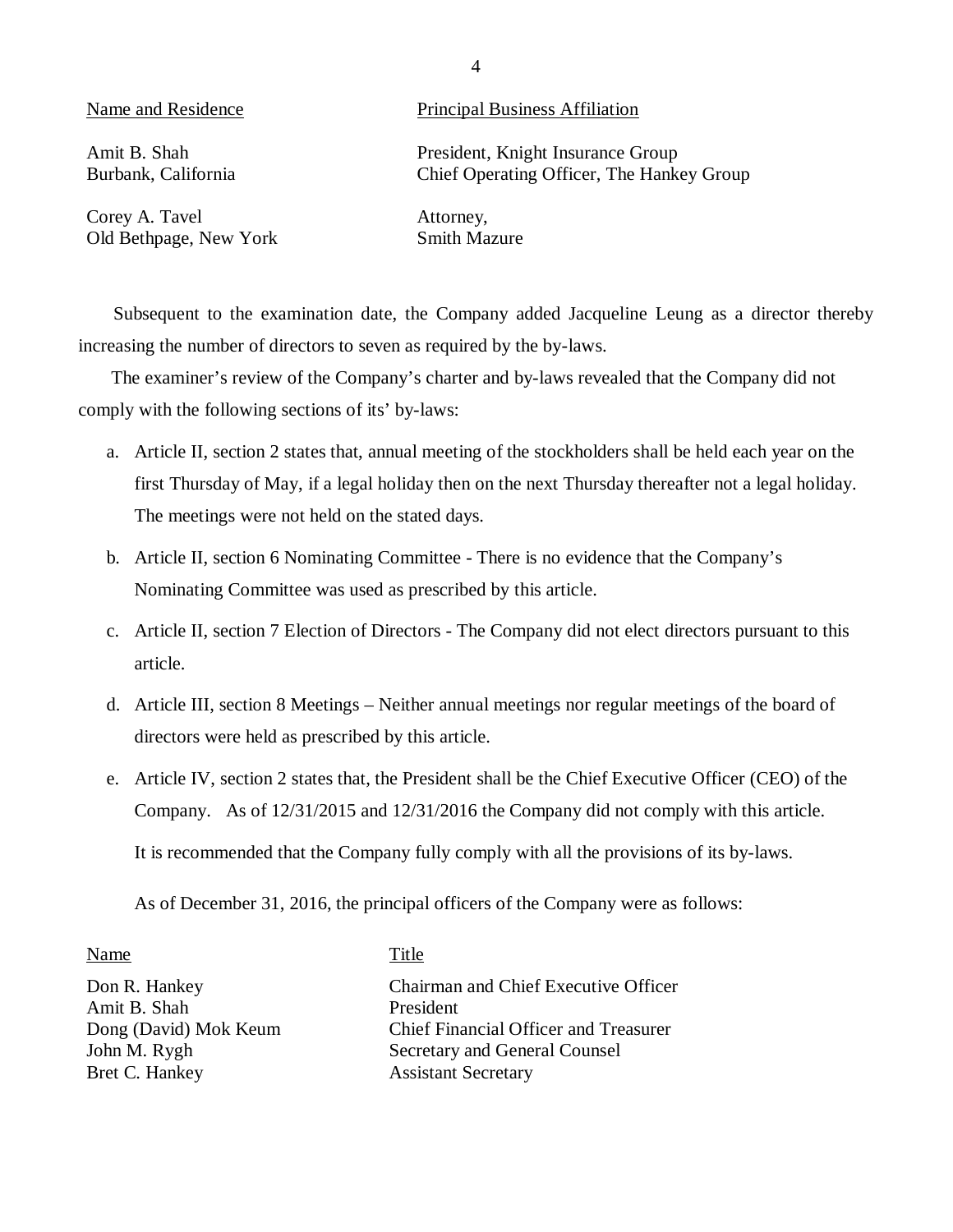## <span id="page-6-0"></span>B. Territory and Plan of Operation

As of December 31, 2016, the Company was licensed to write business in New York, Indiana and Wisconsin and is an accredited reinsurer in Vermont.

As of the examination date, the Company was authorized to transact the kinds of insurance as defined in the following numbered paragraphs of Section 1113(a) of the New York Insurance Law:

| P <u>aragraph</u> | Line of Business                           |
|-------------------|--------------------------------------------|
| 4                 | Fire                                       |
| 5                 | Miscellaneous property                     |
| 6                 | Water damage                               |
|                   | Burglary and theft                         |
| 8                 | Glass                                      |
| 9                 | Boiler and machinery                       |
| 10                | Elevator                                   |
| 11                | Animal                                     |
| 12                | Collision                                  |
| 13                | Personal injury liability                  |
| 14                | Property damage liability                  |
| 19                | Motor vehicle and aircraft physical damage |
|                   |                                            |

The Company did not write any business during the examination period as it has been in runoff since 2006.

Based on the lines of business for which the Company is licensed, the Company's current capital structure and pursuant to the requirements of Articles 13 and 41 of the New York Insurance Law, the Company is required to maintain a minimum surplus to policyholders in the amount of \$1,900,000.

## C. Reinsurance Ceded

The Company entered into a 100% quota share retrocessional reinsurance agreement with NGM, which reinsures all losses past, present and future, effective January 1, 1998. The agreement was filed with the Department pursuant to the provisions of Section 1505(d)(2) of the New York Insurance Law.

Examination review found that the Schedule F data reported by the Company in its filed annual statement accurately reflected its reinsurance transactions. Additionally, management has represented that all material ceded reinsurance agreements transfer both underwriting and timing risk as set forth in SSAP No. 62R. Representations were supported by appropriate risk transfer analyses and an attestation from the Company's Chief Executive Officer and Chief Financial Officer pursuant to the NAIC Annual Statement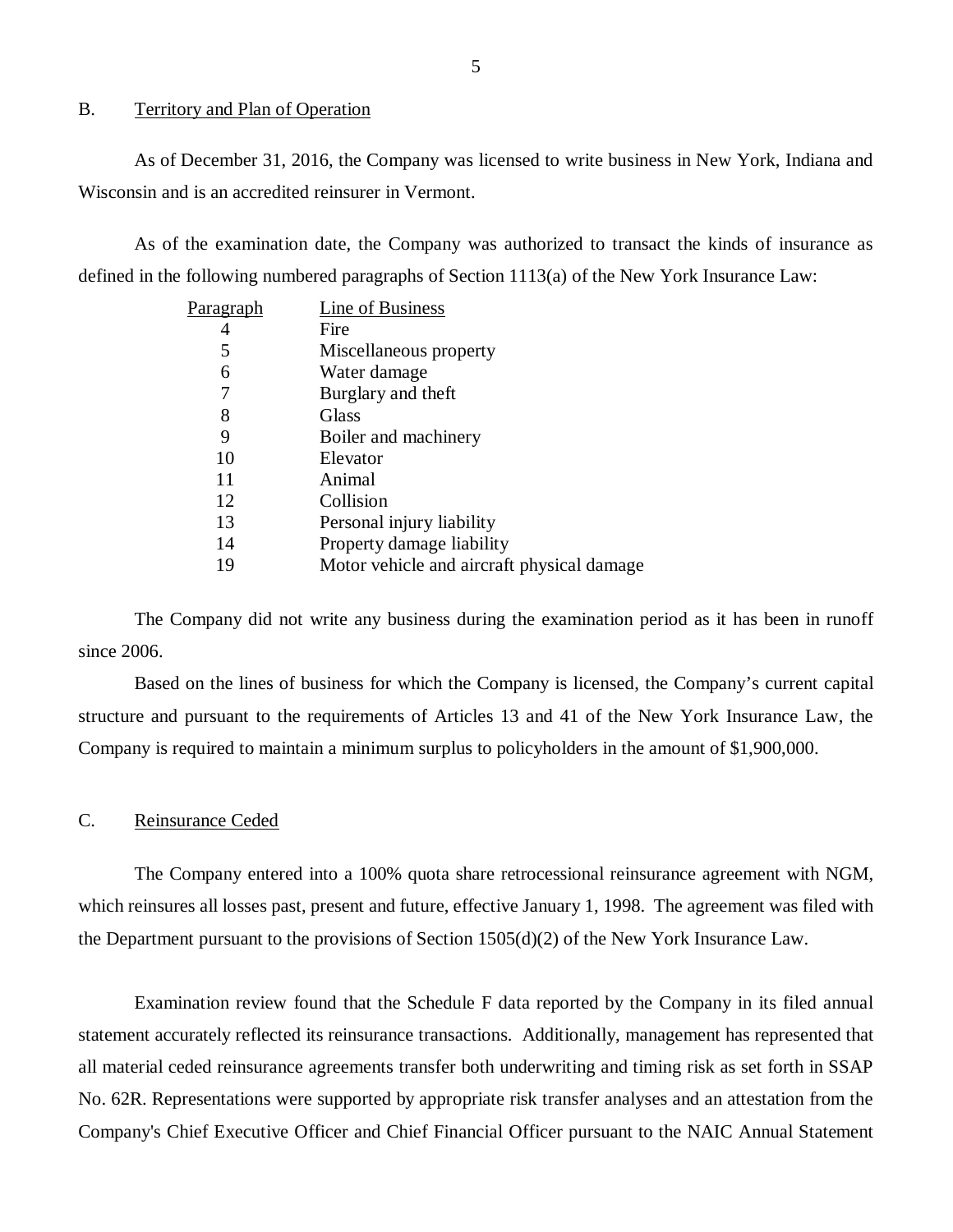<span id="page-7-0"></span>Instructions. Additionally, examination review indicated that the Company was not a party to any finite reinsurance agreements. All ceded reinsurance agreements were accounted for utilizing reinsurance accounting as set forth in SSAP No. 62R**.** 

## D. Holding Company System

The Company is a member of the Knight Insurance Group. The Company is a wholly-owned subsidiary of KnightBrook Insurance Company, a Delaware corporation. KnightBrook Insurance Company is 100% owned by KnightBrook, LLC. Knight Holdings, Inc. ("KHI" or "Holding Company") and Hankey, LLC indirectly own 97.207% and 2.793% of the Company, respectively. As of December 31, 2016, KHI was ultimately owned and controlled by Don Robert Hankey as Trustee of the Don Hankey Trust with minority ownership held by R&B Trust and the following individuals: Don Rufus Hankey, Bret Conrad Hankey and the former President of Knight Insurance Group, Eric Jarvis. Don Robert Hankey is the ultimate owner of Hankey, LLC via a Trust.

A review of the Holding Company Registration Statements filed with this Department indicated such filings were complete and were filed in a timely manner except for the 2013 and 2014 statements which were not filed. Pursuant to Part 80-1.2 of New York Regulation 52, all controlled insurers are required to file an annual holding company registration statement (Form HC-1) within 120 days following the end of its ultimate holding company's fiscal year. As of the date of this report, the Company has not filed a Form HC-1 for 2013 and 2014.

It is recommended that the Company file its annual holding company registration statements in a timely manner pursuant to the provisions of Part 80-1.2 of Department Regulation 52.

The following is a full organizational chart of the Holding Company including its related party general agency: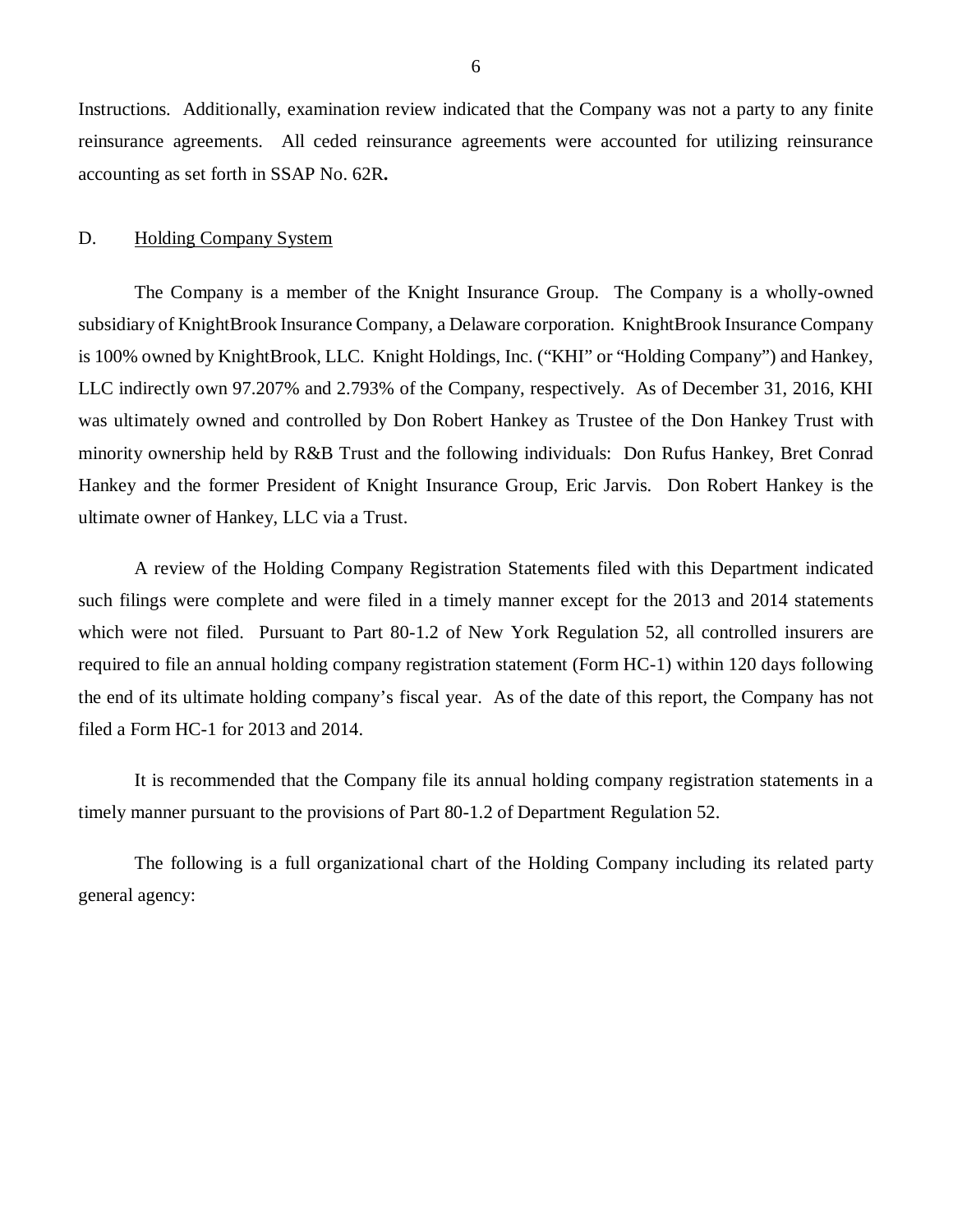## Knight Insurance Group Ownership Structure

I



(1) Eric Jarvis was divested of his ownership in KHI subsequent to the examination period and the Company's new President, Amit Shah, obtained comparable ownership interest in KHI.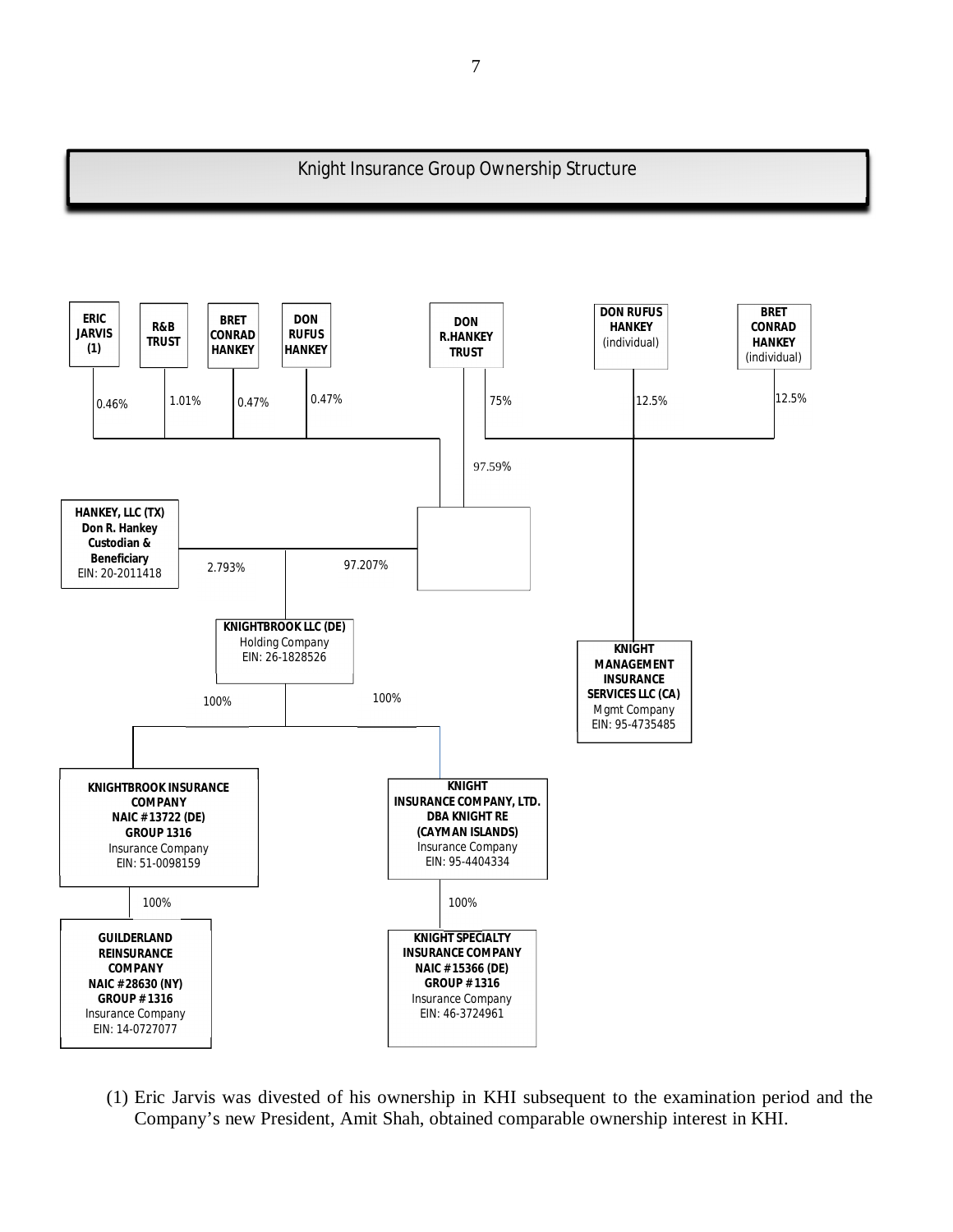### Holding Company Agreements

As of December 31, 2016, the Company was party to the following agreements with other members of its holding company system:

## Tax Allocation Agreement

This agreement was entered into on August 23, 2013 and effective January 1, 2014. The agreement provides for the calculation of the Company's tax liability on a separate return basis. As soon as the group's consolidated tax liability for the year is determined, as calculated on the timely filed tax return, each subsidiary shall make/receive payment to/from its parent, less amounts already paid for estimated tax. No payment by a subsidiary shall be made significantly prior (more than ten days) to the payment dates in which its parent is required to pay taxes. The Company was unable to provide evidence during the examination that the agreement was filed with the Department. Subsequent to the examination date the Company filed the agreement with the Department on November 3, 2017. The Department issued a nonobjection letter on February 1, 2018.

## Management Agreement

Management services are provided by Knight Management Insurance Services, LLC("KMIS"), which is a member of the holding company group. However, the Company was unable to provide documentation that a management agreement was in effect. Subsequent to the examination date the Company filed the agreement with the Department on November 7, 2017. The Department issued a nonobjection letter on November 20, 2017.

### E. Significant Ratios

The Company's operating ratios, computed as of December 31, 2016, where applicable, fall within the benchmark ranges set forth in the Insurance Regulatory Information System of the National Association of Insurance Commissioners.

| Net premiums written to policyholders' surplus | N/A |
|------------------------------------------------|-----|
| Adjusted liabilities to liquid assets          | 8%  |
| Two-year overall operating                     | N/A |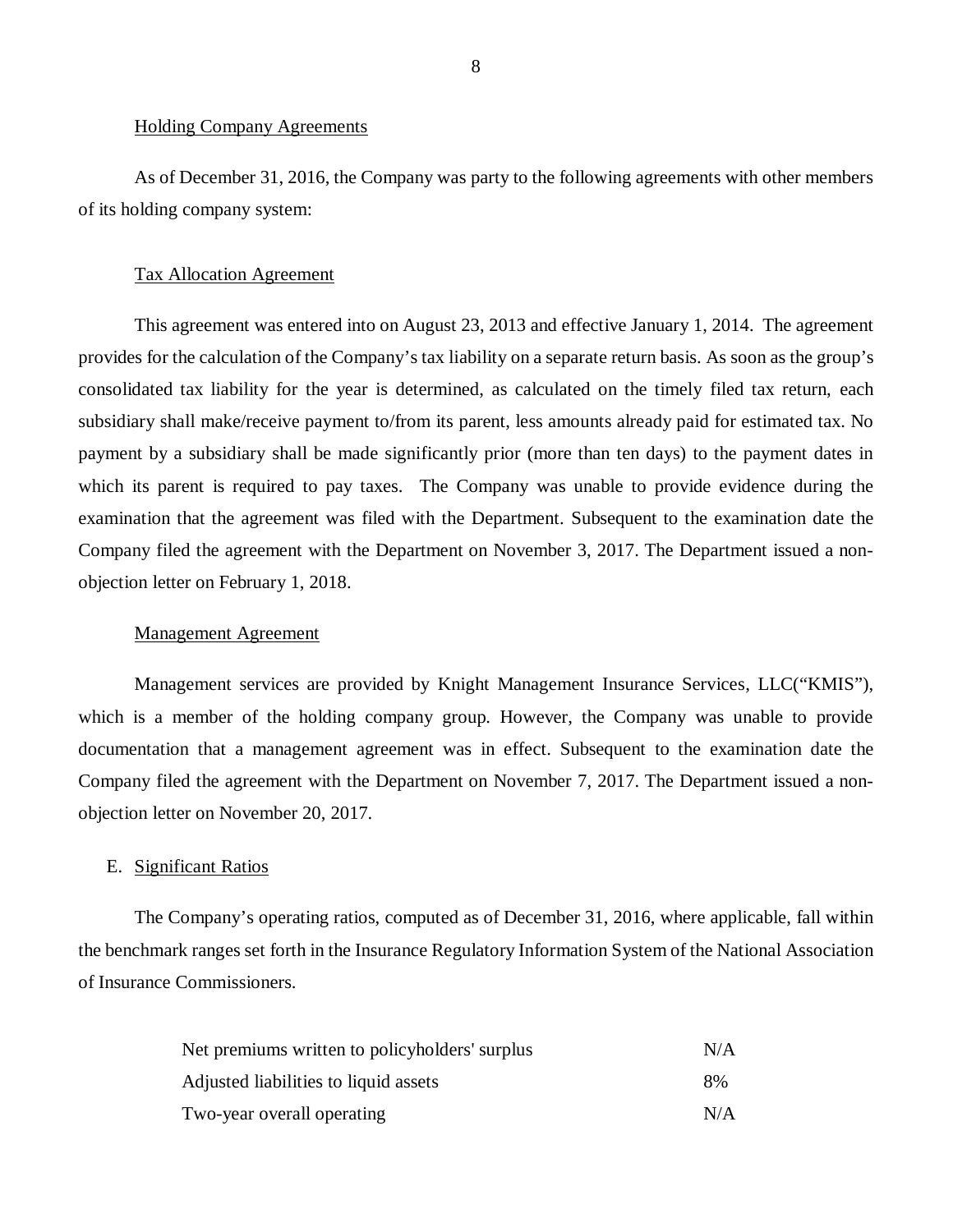<span id="page-10-0"></span>The Company is in runoff, therefore the net premiums written to policyholders' surplus and the twoyear overall operating ratio are not applicable.

The Company's reported risk based capital score (RBC) was 1,025% at 12/31/16. The RBC is a measure of the minimum amount of capital appropriate for a reporting entity to support its overall business operations in consideration of its size and risk profile. An RBC of 200 or below can result in regulatory action.

There were no financial adjustments in this report that impacted the Company's RBC score.

## F. Accounts and Records

## i. Conflict of Interest Statements

During the review of the Company's corporate governance it was noted that the Company's officers, directors and key employees did not complete and sign conflict of interest statements for 2012, 2015 and 2016.

It is recommended that the Company have all officers and directors sign a conflict of interest statement annually.

# ii. Compliance with Section 312(b) of the New York Insurance Law ("NYIL") Section 312(b) of the NYIL states in part:

"A copy of the report shall be furnished by such insurer or other person to each member of its board of directors and each such member shall sign a statement which shall be retained in the insurer's files confirming that such member has received and read such report."

The Company was unable to provide such statements. It is recommended that the Company comply with Section 312(b) of the NYIL by submitting the report on examination to its board of directors and have each director sign a statement and retain a copy that such member has received and read the report.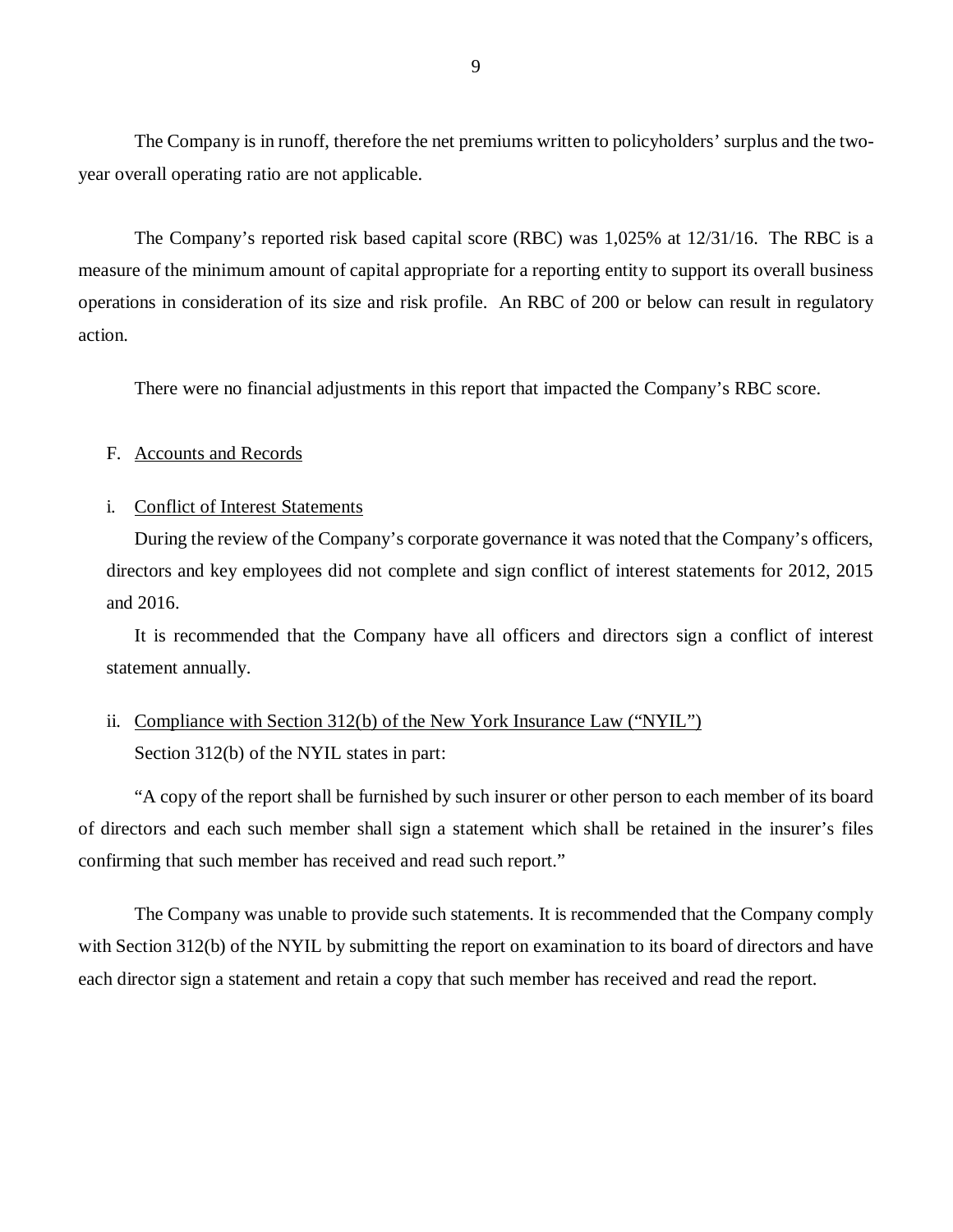## **3. FINANCIAL STATEMENTS**

## A. Balance Sheet

The following shows the assets, liabilities and surplus as regards policyholders as of December 31, 2016, as reported by the Company:

| <b>Assets</b>                                              |             | <b>Assets Not</b> | Net Admitted |
|------------------------------------------------------------|-------------|-------------------|--------------|
|                                                            | Assets      | <b>Admitted</b>   | Assets       |
| <b>Bonds</b>                                               | \$1,951,289 | \$0               | \$1,951,289  |
| Common stocks (stocks)                                     | 1,555,152   | $\Omega$          | 1,555,152    |
| Cash, cash equivalents and short-term investments          | 161,901     | $\overline{0}$    | 161,901      |
| Investment income due and accrued                          | 20,255      | $\overline{0}$    | 20,255       |
| Amounts recoverable from reinsurers                        | 753         | $\overline{0}$    | 753          |
| <b>Total assets</b>                                        | \$3,689,350 | \$ <u>0</u>       | \$3,689,350  |
| <b>Liabilities, Surplus and Other Funds</b>                |             |                   |              |
|                                                            |             |                   |              |
| Liabilities                                                |             |                   |              |
| Reinsurance payable on losses and loss adjustment expenses |             |                   | \$<br>753    |
| Other expenses (excluding taxes, licenses and fees)        |             |                   | 50,000       |
| Current federal and foreign income taxes                   |             |                   | 85,813       |
| Net deferred tax liability                                 |             |                   | 165,431      |
| <b>Total liabilities</b>                                   |             |                   | \$ 301,997   |
| <b>Surplus and Other Funds</b>                             |             |                   |              |
| Common capital stock                                       |             | \$1,000,000       |              |
| Unassigned funds (surplus)                                 |             | 2,387,353         |              |
| Surplus as regards policyholders                           |             |                   | 3,387,353    |
| Total liabilities, surplus and other funds                 |             |                   | \$3,689,350  |

Note: The Internal Revenue Service has not audited the Company's consolidated tax returns covering tax years 2012 through 2016. The examiner is unaware of any potential exposure of the Company to any tax assessment and no liability has been established herein relative to such contingency.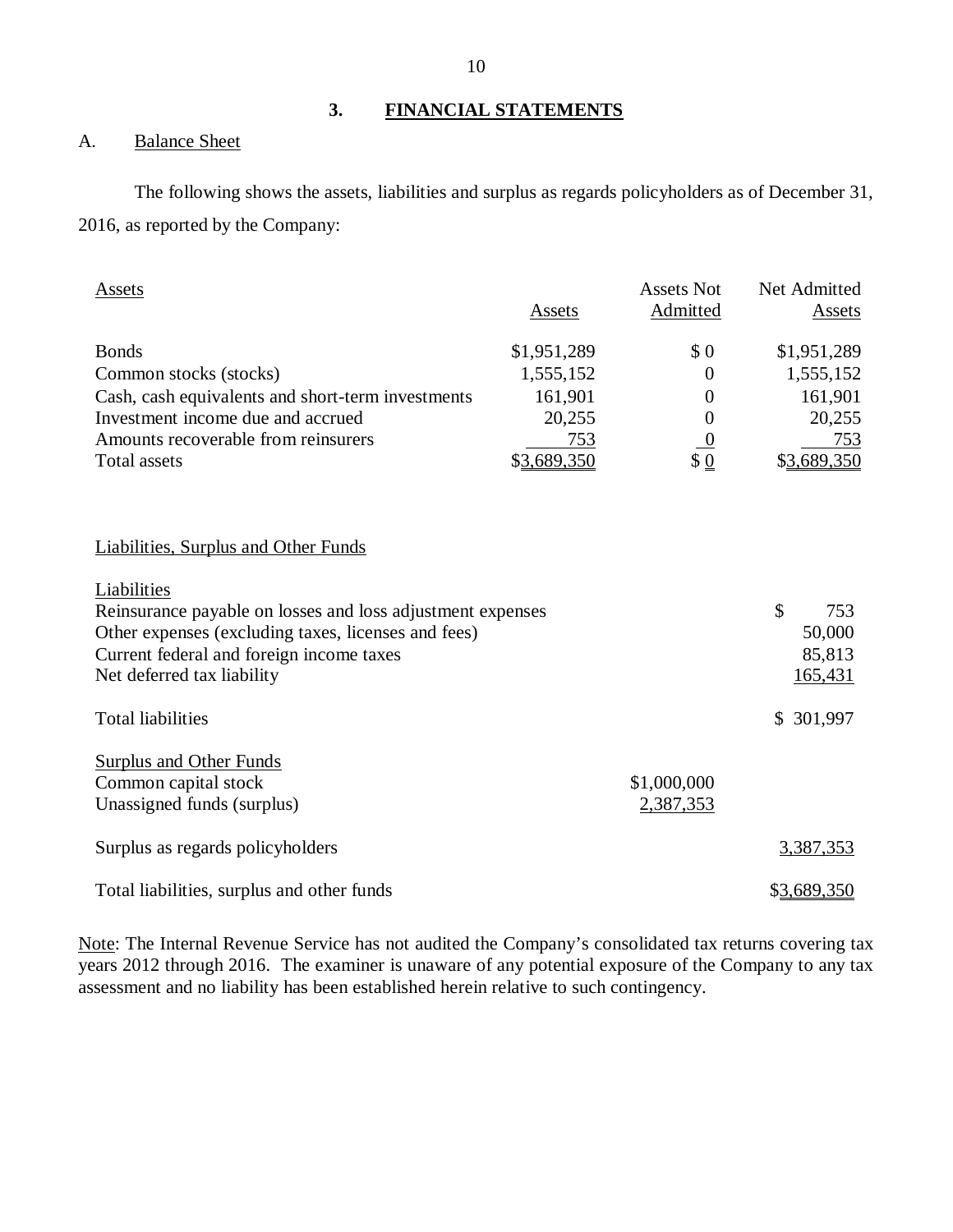# <span id="page-12-0"></span>B. Statement of Income

The net income for the examination period as reported by the Company was \$264,157 as detailed below:

| <b>Underwriting Income</b>                                                                                                                                        |                                   |                      |
|-------------------------------------------------------------------------------------------------------------------------------------------------------------------|-----------------------------------|----------------------|
| Premiums earned                                                                                                                                                   |                                   | \$<br>$\overline{0}$ |
| Deductions:<br>Losses and loss adjustment expenses incurred<br>Other underwriting expenses incurred<br>Total underwriting deductions                              | \$<br>1<br>146,392                | <u>146,393</u>       |
| Net underwriting gain or (loss)                                                                                                                                   |                                   | \$(146,393)          |
| <b>Investment Income</b><br>Net investment income earned<br>Net realized capital gain<br>Net investment gain or (loss)<br>Other Income<br>Miscellaneous write off | \$517,585<br>(53,960)<br>\$56,558 | 463,625              |
| Total other income                                                                                                                                                |                                   | 56,558               |
| Net income before dividends to policyholders and before federal and<br>foreign income taxes                                                                       |                                   | \$373,790            |
| Federal and foreign income taxes incurred                                                                                                                         |                                   | <u>109,633</u>       |
| Net income                                                                                                                                                        |                                   | \$264,157            |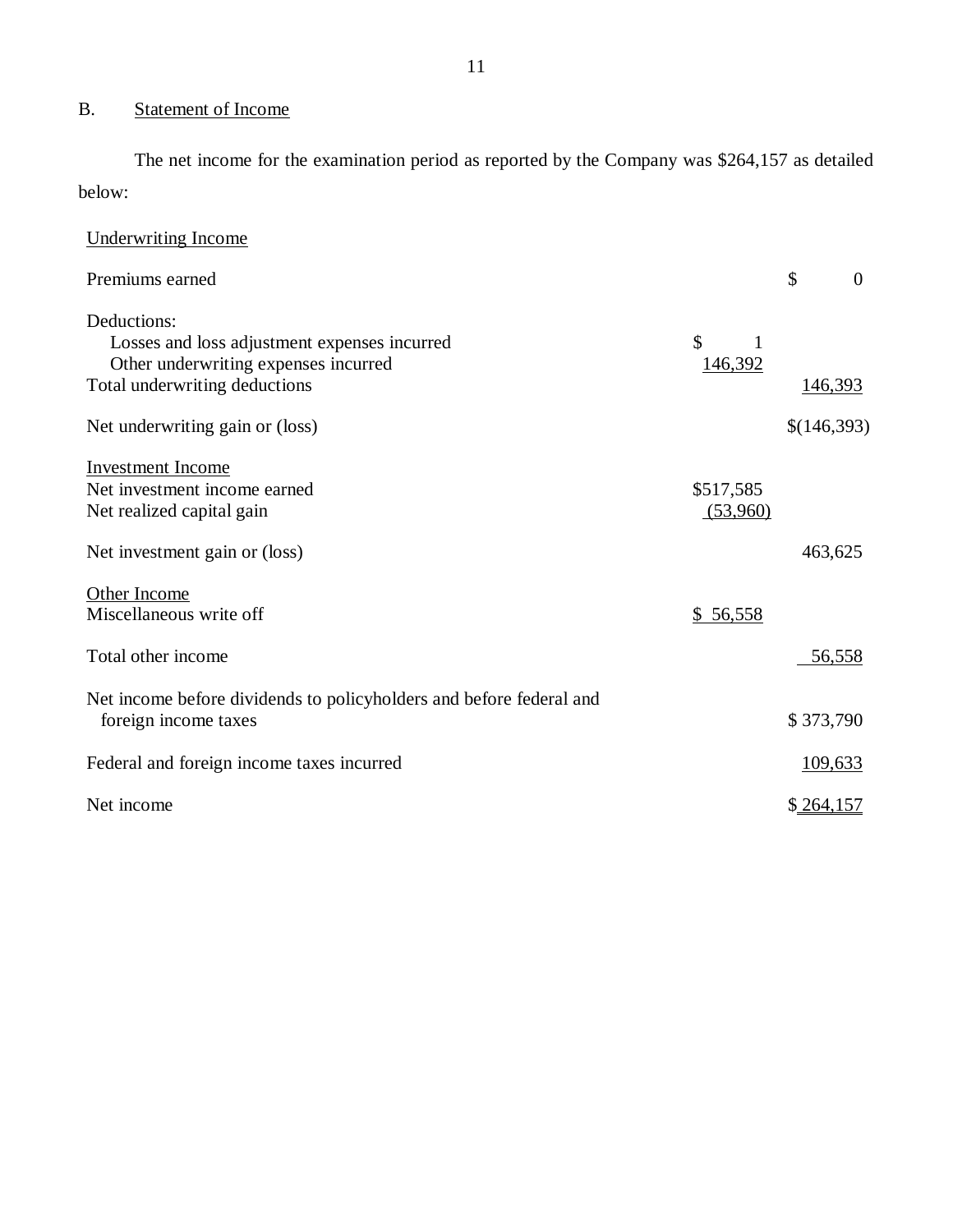## C. Capital and Surplus Account

Surplus as regards policyholders increased \$692,861 during the five-year examination period January 1, 2012 through December 31, 2016 as reported by the Company, detailed as follows:

| Surplus as regards policyholders as reported by                                        |                     |                             | \$2,694,492 |
|----------------------------------------------------------------------------------------|---------------------|-----------------------------|-------------|
| Company as of December 31, 2011                                                        | Gains in<br>Surplus | Losses in<br><b>Surplus</b> |             |
| Net income                                                                             | \$264,157           |                             |             |
| Net unrealized capital gains or (losses)                                               | 445,324             |                             |             |
| Change in net deferred income tax                                                      |                     | \$29,435                    |             |
| Change in non-admitted assets                                                          | 12,815              |                             |             |
| Net increase (decrease) in surplus                                                     | \$722,296           | \$29,435                    | 692,861     |
| Surplus as regards policyholders as reported by<br>the Company as of December 31, 2016 |                     |                             | \$3.387.353 |

No adjustments were made to surplus as a result of this examination.

As of December 31, 2016, capital paid in was \$1,000,000 consisting of 1,000,000 shares of \$1 par value per share common stock. Gross paid in and contributed surplus was \$0, which did not change during the examination period.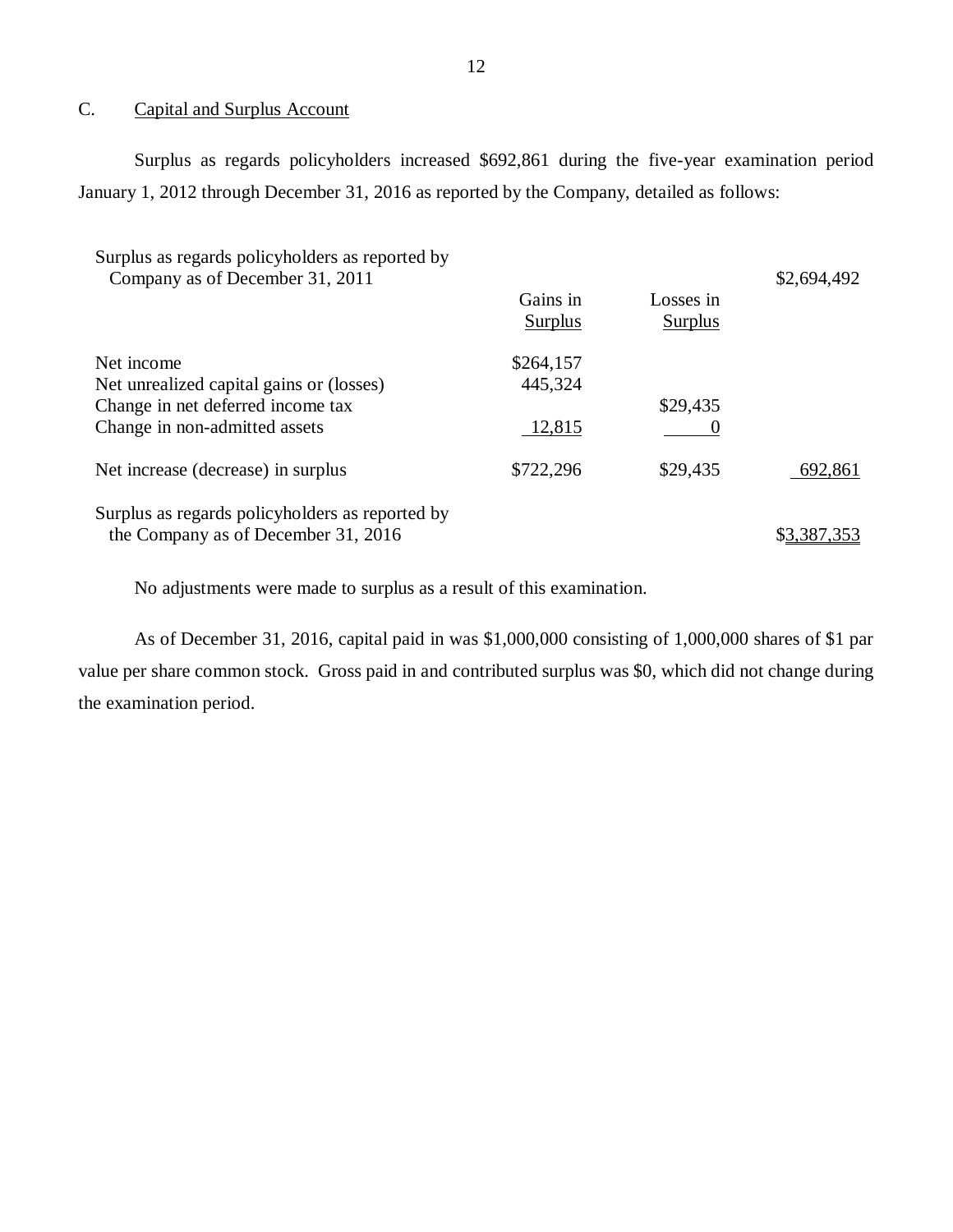## **4. LOSSES AND LOSS ADJUSTMENT EXPENSES**

The examination liability for the captioned items of \$0 is the same as reported by the Company as of December 31, 2016. Effective January 1, 1998, the Company entered into a 100% quota share retrocessional reinsurance agreement with NGM, which reinsures all losses past, present and future.

The Company has taken approximately \$4.6 million reinsurance reserve credit for losses ceded to NGM.

# **5. COMPLIANCE WITH PRIOR REPORT ON EXAMINATION**

The prior report on examination contained four recommendations as follows:

## ITEM PAGE NO.

## A. Management

It was recommended that the Company comply with the provisions of its by-laws and hold regular and annual meetings as prescribed. 5

The Company has not complied with this recommendation. A similar recommendation is included in this report.

## B. Accounts and Records

i. It was recommended that the Company's board of directors approve all investment transactions pursuant to the requirements of Section 1411(a) of the New York Insurance Law. 9

The Company has complied with this recommendation.

ii. It was recommended that the Company adopt a conflict of interest policy, approved by the board of directors, and have all officers, directors and key employees sign a conflict of interest statement annually. 9

The Company has not fully complied with this recommendation. A similar recommendation is included in this report.

iii. It was recommended that the Company comply with the provisions of Section 325(b) of the New York Insurance Law and submit a plan, adopted by its board of directors, to maintain its books and records in California. 10

The Company has complied with this recommendation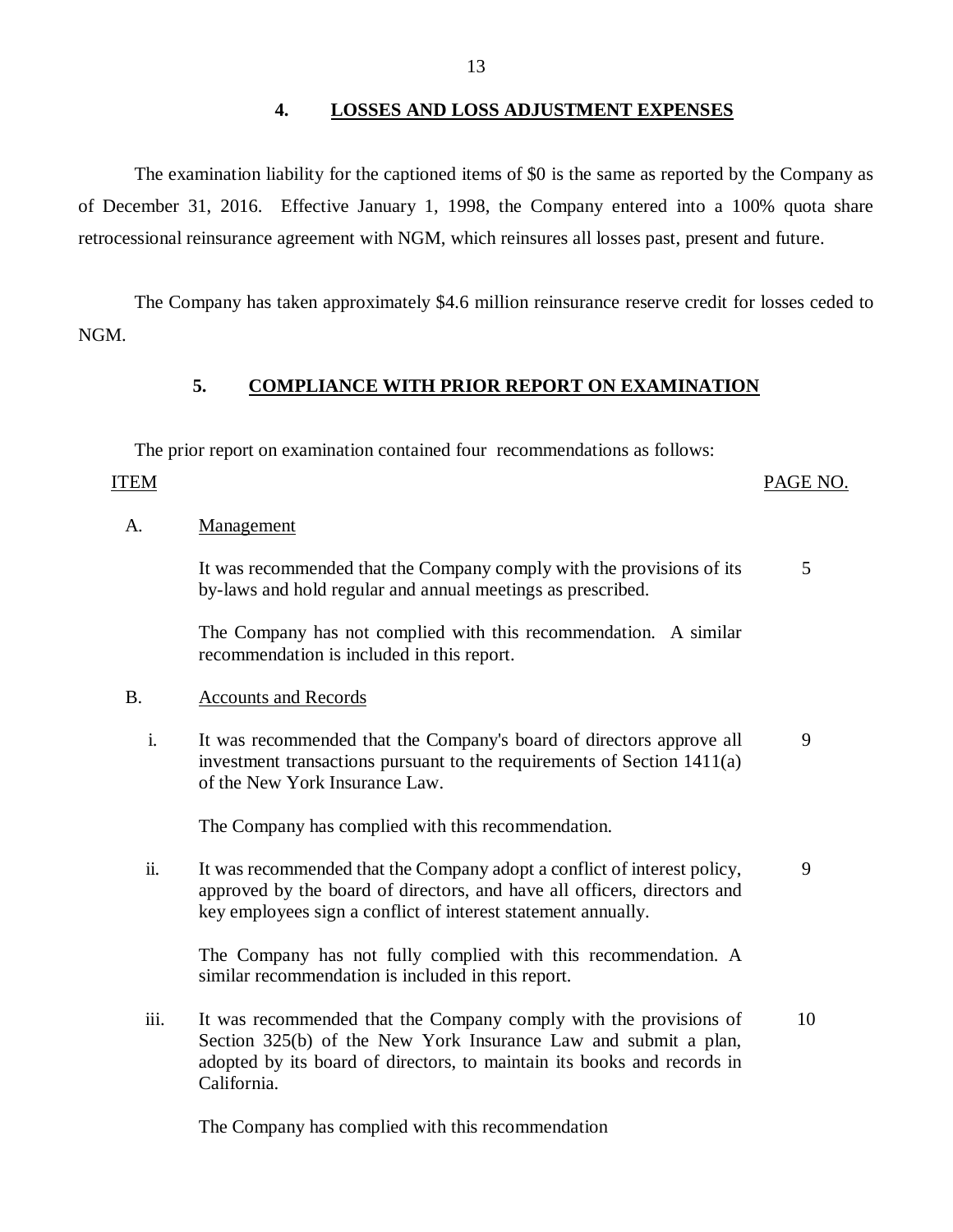# **6. SUMMARY OF COMMENTS AND RECOMMENDATIONS**

# <span id="page-15-0"></span>ITEM

## PAGE NO.

| A.              |     | Management<br>It is recommended that the Company fully comply with all the provisions<br>of its by-laws.                                                                                                              | 4 |
|-----------------|-----|-----------------------------------------------------------------------------------------------------------------------------------------------------------------------------------------------------------------------|---|
| <b>B.</b>       |     | <b>Holding Company</b><br>It is recommended that the Company file its annual holding company<br>registration statements in a timely manner pursuant to the provisions of<br>Part 80-1.2 of Department Regulation 52.  | 6 |
| $\mathcal{C}$ . | 1.  | <b>Accounts and Records</b><br>It is recommended that the Company ensure that all of its officers and<br>directors sign a conflict of interest statement annually.                                                    | 9 |
|                 | 11. | It is recommended that the Company comply with Section 312(b) of the<br>NYIL by submitting the report on examination to its board of directors<br>and have each director sign a statement and retain a copy that such | 9 |

member has received and read the report.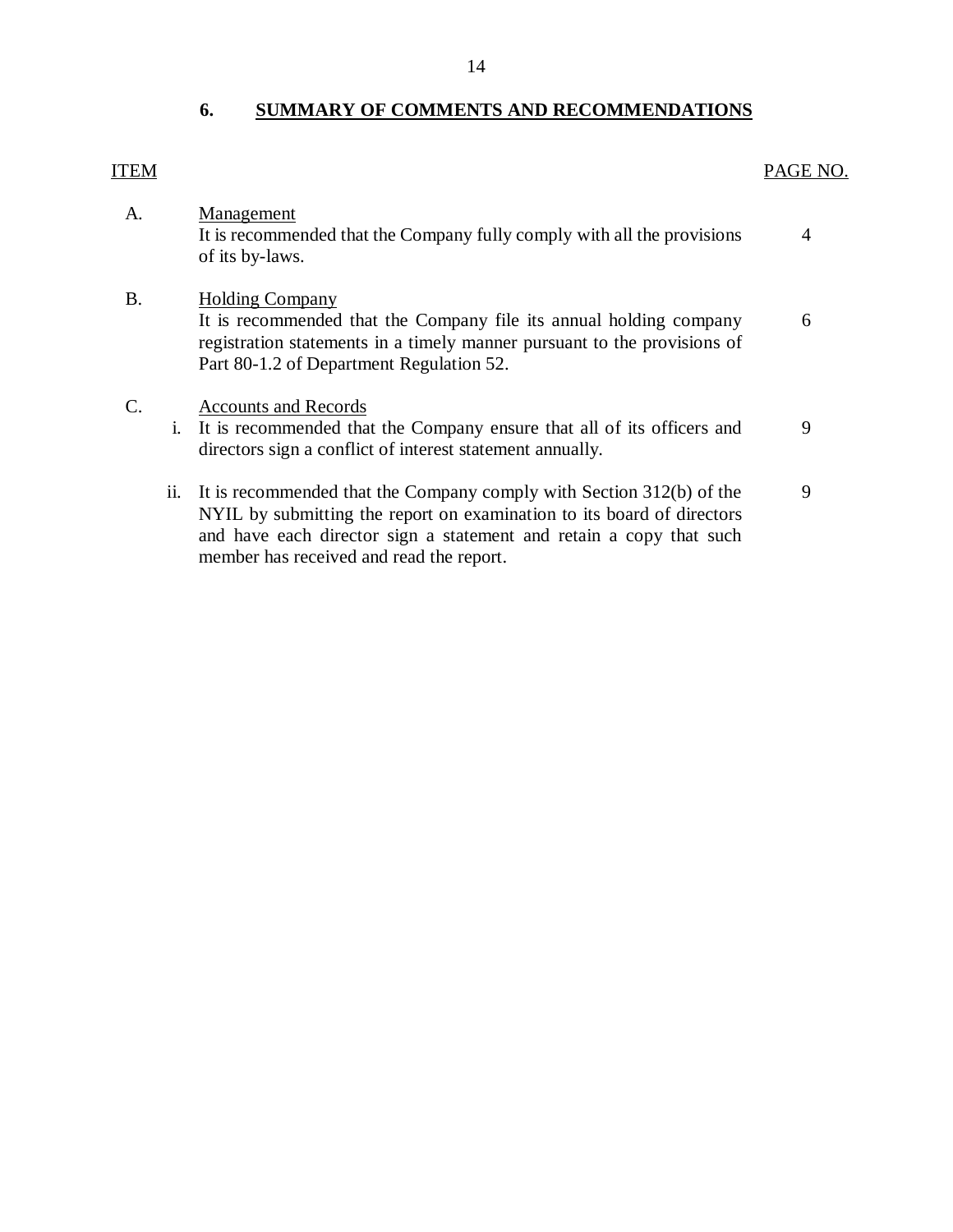Respectfully submitted,

Lee Prowell Senior Insurance Examiner

STATE OF NEW YORK ) )ss: COUNTY OF NEW YORK )

Lee Prowell, being duly sworn, deposes and says that the foregoing report, subscribed by him, is true to the best of his knowledge and belief.

Lee Prowell

Subscribed and sworn to before me

this  $\qquad \qquad \text{day of} \qquad \qquad 2018.$